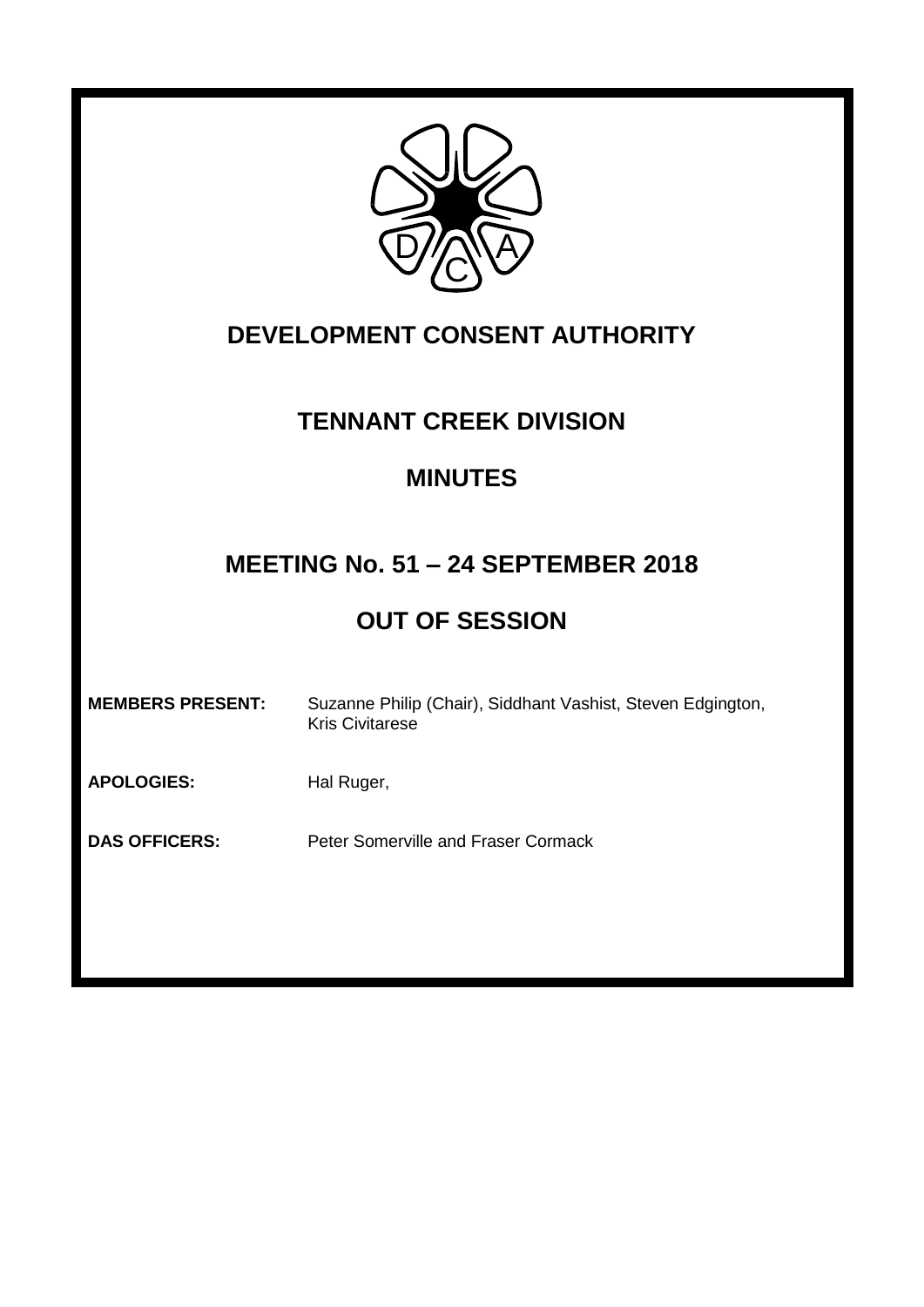#### **THESE MINUTES RECORD THE DELIBERATIVE STAGE OF THE MEETING.**

No conflict of interest by any member participating in the meeting was declared.

**ITEM 1 ALTERATIONS AND ADDITIONS (INCLUDING DINING, LAUNDRY, OFFICE AND AMENITIES) TO EXISTING AGED CARE FACILITY (SUPPORTING ACCOMMODATION AND ANCILLARY FUNCTIONS) IN A SINGLE STOREY BUILDING PA2018/0292 LOT 1012 (50) PEKO ROAD, TOWN OF TENNANT CREEK APPLICANT AUSTRALIAN REGIONAL AND REMOTE COMMUNITY SERVICES LTD**

**RESOLVED 0004/18** That, the Development Consent Authority varies the requirements of clause 6.5.1 (Parking Requirements) of the Northern Territory Planning Scheme, and pursuant to section 53(b) of the *Planning Act*, alters the proposed development and consents to the proposed development as altered to develop Lot 1012 (50) Peko Road, Town of Tennant Creek for the purpose of alterations and additions (including dining, laundry, office and amenities) to existing aged care facility (supporting accommodation and ancillary functions) in a single storey building, subject to the following conditions:

#### **CONDITIONS PRECEDENT**

- 1. Prior to the endorsement of plans and prior to the commencement of works (including site preparation), amended site and landscape plan/s to the satisfaction of the consent authority must be submitted to and approved by the consent authority. When approved, plans will be endorsed and will then form part of the permit. The site and landscaping plan/s must:
	- a) Include a parking space for persons with a disability (designed to comply with the National Construction Code) located near to the proposed building and accessible from the building; and
	- b) Identify that all car parking spaces to the front of the site will be either:
		- (i) surfaced with gravel/cracker-dust and dust-suppressed; or
		- (ii) sealed; and
	- c) Include a planting schedule of all plants, including botanical names, common names, indicative sizes at maturity, and quantities of each plant, and identify any existing plants to be retained. All species selected must be to the satisfaction of the consent authority.
	- d) Include a planted landscape strip with a minimum width of 1 metre be provided between the front parking area and the front boundary, with plants selected to partially screen the parking area, while provided passive surveillance opportunities and sightlines; and
	- e) Include details of all fencing to the front of the site and in the immediate locality of the proposed building (including any existing fencing to be retained and any new fencing proposed). Fencing must maintain sight lines at the points of access to and egress from the property and should provide passive surveillance opportunities.

Amended plans and associated supporting documentation prepared in response to the conditions precedent may be submitted to the Development Consent Authority C/- Development Assessment Services, DIPL (Alice Springs Branch) via email to DAS.NTG@nt.gov.au. When endorsed, the plans will form part of the permit.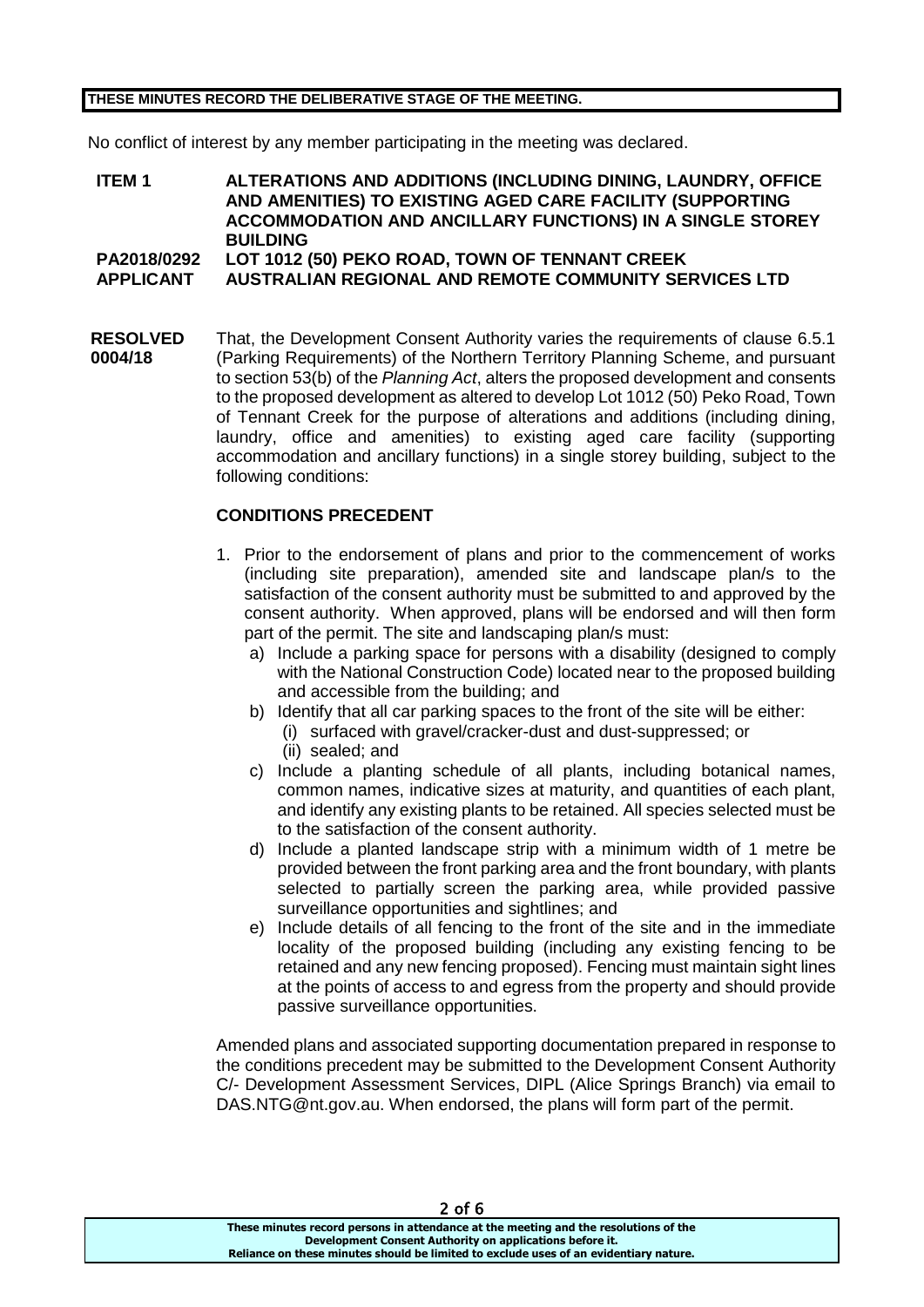#### **GENERAL CONDITIONS**

- 2. The works carried out under this permit shall be in accordance with the drawings endorsed as forming part of this permit.
- 3. Any development on or adjacent to any easements on site must be carried out to the requirements of the relevant service authority, to the satisfaction of the consent authority.
- 4. No fence, hedge, tree or other obstruction exceeding a height of 0.6m is to be planted or erected so that it would obscure sight lines at the junction of the driveway and the public street. This condition is on the advice of the Barkly Regional Council, to the satisfaction of the consent authority.
- 5. The kerb crossover and driveway to the site approved by this permit are to meet the technical standards of the Barkly Regional Council, to the satisfaction of the consent authority.
- 6. Storm water is to be collected and contained within the site or discharged into the drainage network to the technical standards of, and at no cost to, the Barkly Regional Council, to the satisfaction of the consent authority.
- 7. The owner of the land must enter into agreements with the relevant authorities for the provision of water supply, drainage, sewerage facilities and electricity in accordance with the authorities' requirements and relevant legislation at the time.
- 8. Before the use of the building approved under this permit commences, the landscaping works shown on the endorsed plans must be carried out and completed to the satisfaction of the consent authority.
- 9. The landscaping shown on the endorsed plans must be maintained to the satisfaction of the consent authority, including that any dead, diseased or damaged plants are to be replaced.
- 10. Before the use or occupation of the dwellings starts, the areas of the site setaside for the parking of vehicles and access lanes, and located within 20 metres of the front boundary, as shown on the endorsed plans must be: a) constructed;

b) properly formed to such levels that they can be used in accordance with the plans;

c) (i) surfacing with gravel/cracker-dust and dust-suppressed and delineated; or

(ii) sealed and line-marked; and

d) drained;

to the satisfaction of the consent authority.

Car spaces, access lanes and driveways must be kept available for these purposes at all times.

- 11. All air-conditioning units and condensers for the building approved through this permit (including any required to be added or replaced in the future) are to be appropriately screened from adjoining properties and streets, to the satisfaction of the consent authority.
- 12. A 'No Entry' sign facing Peko Road shall be placed on the eastern side of the exit only to Peko Road and sign/s and/or arrows directing the internal traffic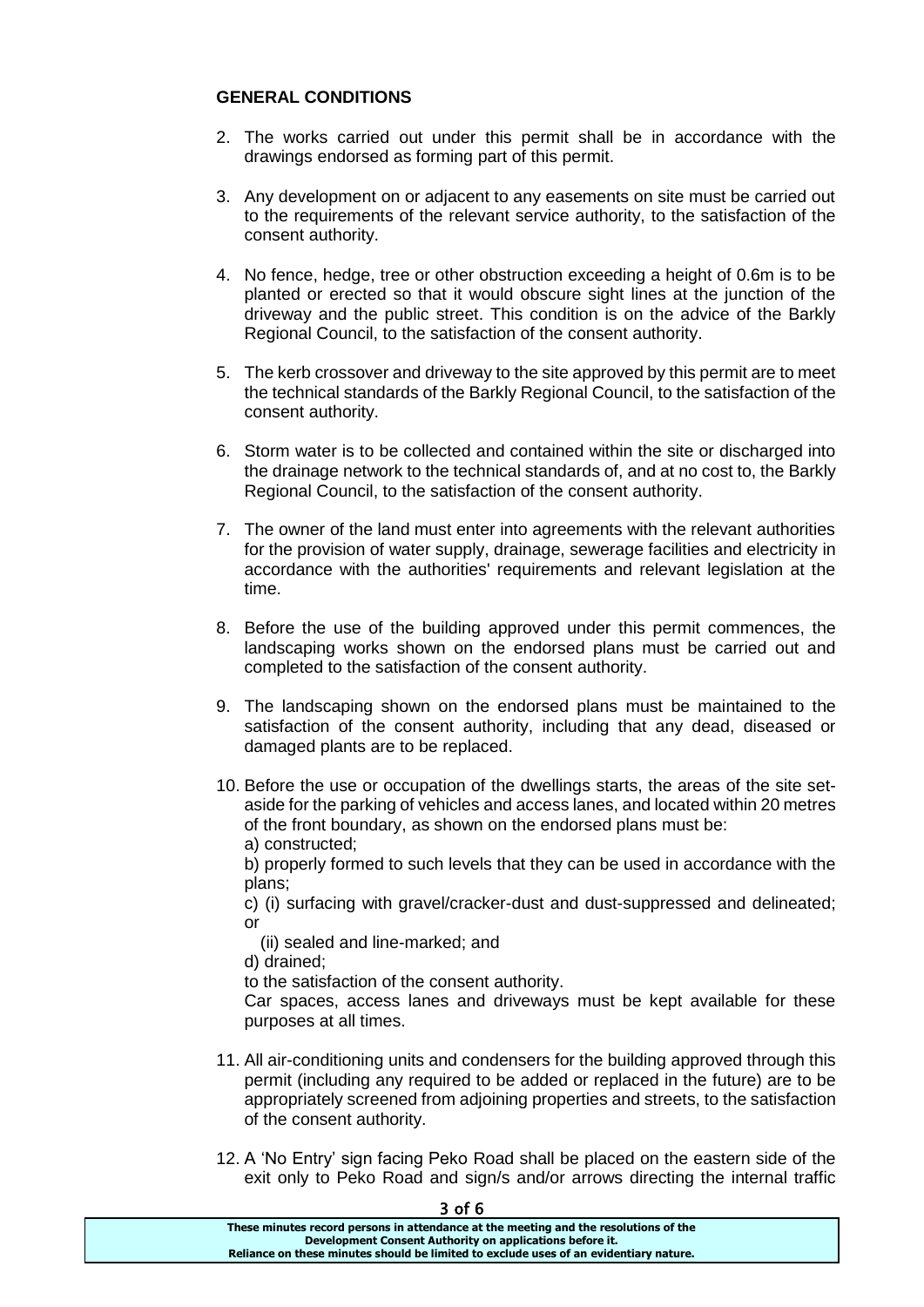movement on site shall be provided at completion of building to the requirements and satisfaction of the consent authority.

13. Provision must be made on the land for the storage and collection of garbage and other solid waste generated by the use of the new building. This area must be graded, drained and screened from public view to the satisfaction of the consent authority.

#### **NOTES**

- 1. This development permit does not grant building approval for the proposed development and use. You are advised to contact a registered private Building Certifier to ensure that you have attained all necessary approvals before commencing demolition or construction works.
- 2. The development and use hereby permitted should be designed, constructed, registered and operate in accordance with the National Construction Code of Australia, the *NT Public Health Act* and Regulations, the *NT Food Act* and National Food Safety Standards.
- 3. A Permit to Work Within a Road Reserve may be required from the Barkly Regional Council before commencement of any work within the road reserve.
- 4. The Power and Water Corporation advises that the Water and Sewer Services Development Section (landdevelopmentsouth@powerwater.com.au) and Power Network Engineering Section (powerconnections@powerwater.com.au) should be contacted via email a minimum of 1 month prior to construction works commencing in order to determine the Corporation's servicing requirements, and the need for upgrading of on-site and/or surrounding infrastructure.
- 5. The Northern Territory Environment Protection Authority advises that construction work should be conducted in accordance with the Authority's Noise Guidelines for Development Sites in the Northern Territory. The guidelines specify that on-site construction activities are restricted to between 7am and 7pm Monday to Saturday and 9am to 6pm Sunday and Public Holidays. For construction activities outside these hours refer to the guidelines for further information.
- 6. The Northern Territory Environment Protection Authority has advised that the proponent must comply with their General Environment Duty provided by section 12 of the *Waste Management and Pollution Control Act*.
- 7. Telstra advises that the developer is required to contact Dial Before You Dig on 1100 to obtain a location of the Telstra Network and arrange for any relocation if required. The Telstra contact for relocation work is the Network Integrity and Compliance Group on 1800 810 443.
- 8. You are advised to contact the relevant service provider prior to construction works commencing in order to determine the relevant telecommunication network servicing requirements for the development, including the potential requirement to provide fibre ready telecommunication facilities.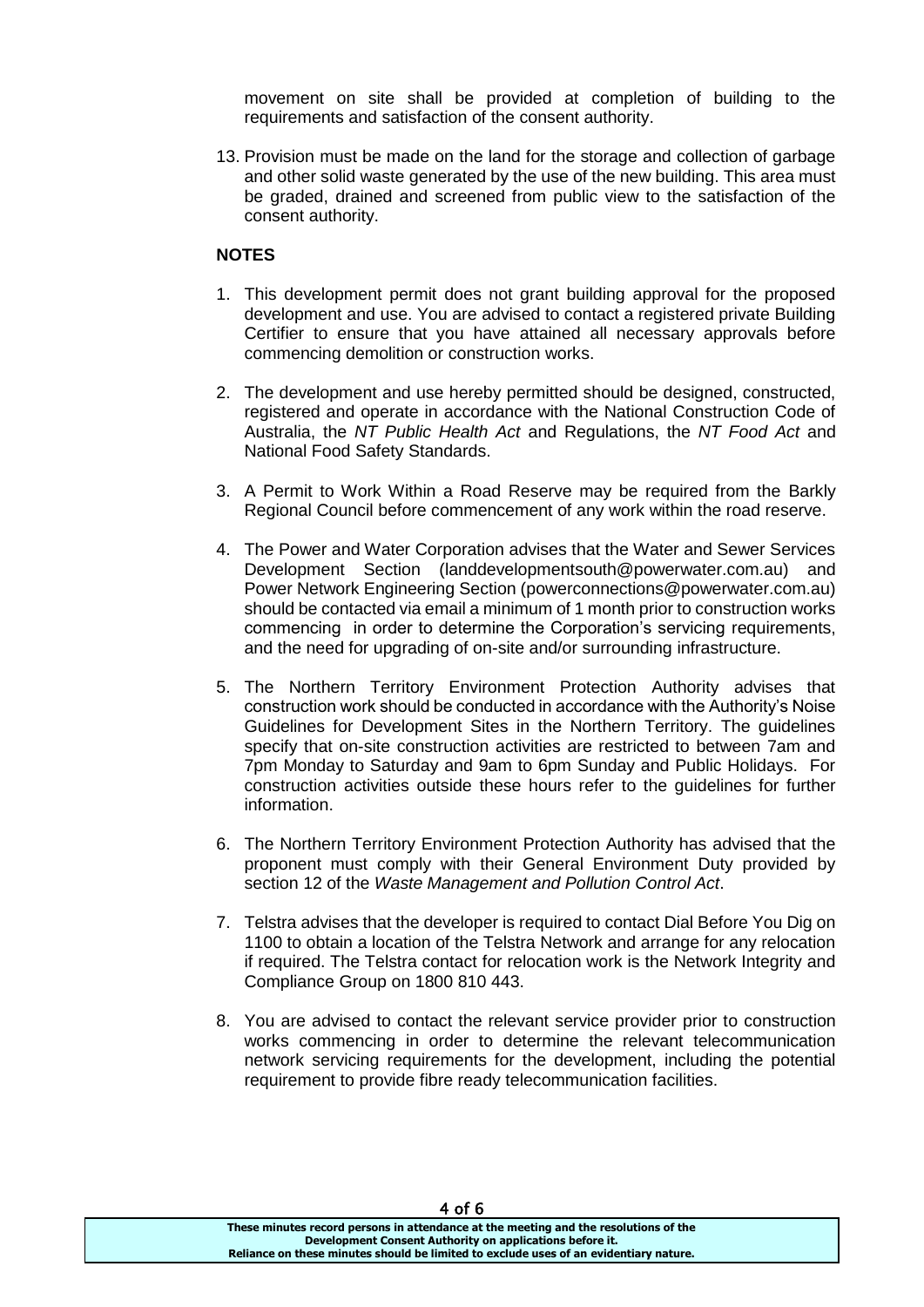### **REASONS FOR THE DECISION**

- 1. Pursuant to section 51(a) of the *Planning Act*, the consent authority must take into consideration the planning scheme that applies to the land to which the application relates. The proposed alterations and additions (including dining, laundry, office and amenities) to existing aged care facility (supporting accommodation and ancillary functions) are considered appropriate to Zone CP (Community Purposes) of the Northern Territory Planning Scheme and considered consistent with the policy for the zone in the context of the established development of the locality and the characteristics of the site, subject to the conditions of the permit.
- 2. A variation to clause 6.5.1 (Parking Requirements) of the NT Planning Scheme to allow a calculated shortfall of 1 parking space is approved, as:
	- a) the use of the new building is expected to result in increased usage of the existing parking area to the front of the site; and
	- b) the required screening and formalisation of the front parking area may be expected to:
		- (i) assist in limiting dust and visual impacts and maximising the number of parking spaces available, by encouraging parking in an orderly manner; and
		- (ii) reasonably ensure that adequate parking is available on the site to service the development and use; and
	- c) a parking space for persons with a disability is required to be provided to support the proposed use.

These circumstances are considered to justify the granting of a variation to clause 6.5.1 and the objective of the clause is expected to be met.

- 3. Pursuant to section 51(e) of the *Planning Act*, in considering a development application the Development Consent Authority is required to take into account any submissions made under section 49 of the Act and any evidence or information received under section 50 of the Act. No public or local authority submissions were received under section 49 of the Act.
- 4. Pursuant to section 51(h) of the *Planning Act*, in considering a development application the Development Consent Authority is required to take into account the merits of the proposed development as demonstrated in the application. The application identifies that due to an overwhelming demand for community care services in Tennant Creek, the existing aged care facility is no longer sufficient in delivering the required care, with several existing residential aged care bedrooms being used by staff. This project will provide specific administrative space, and free up aged care beds for those that are on the residential care wait list.

The additions are expected to assist in supporting identified needs within the aged care sector.

5. Pursuant to section 51(j) of the *Planning Act*, in considering a development application the Development Consent Authority is required to take into account the capability of the land to which the proposed development relates to support the proposed development and the effect of the development on the land and on other land, the physical characteristics of which may be affected by the development. The land is expected to be capable of supporting the proposed development without undue impact on other land.